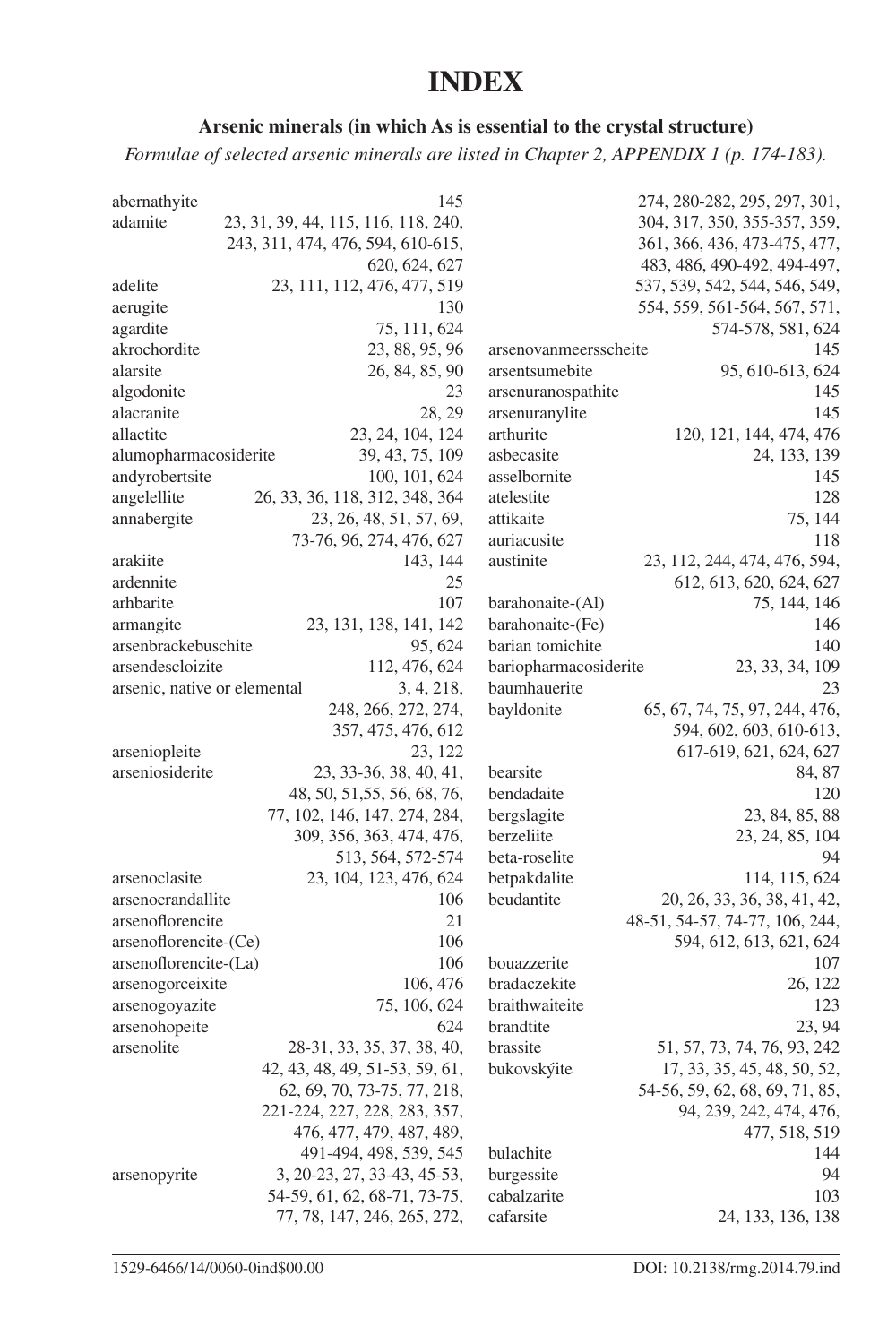| calcio-andyrobertsite | 100, 101                          | ferrarisite                   | 92, 104, 112, 114,             |
|-----------------------|-----------------------------------|-------------------------------|--------------------------------|
| camgasite             | 144                               |                               | 237, 238, 241                  |
| carminite             | 74, 75, 120, 474, 612,            | ferrilotharmeyerite           | 103, 624                       |
|                       | 613, 621, 624                     | ferrisymplesite               | 96, 97                         |
| caryinite             | 23, 25, 122                       | fetiasite                     | 24, 135                        |
| céruléite             | 144, 244, 624                     | fianelite                     | 24, 84, 86                     |
| chalcophyllite        | 97, 624                           | filatovite                    | 21, 22, 26, 84, 85, 90         |
| chenevixite           | 107, 624                          | finnemanite                   | 23, 143                        |
| $chernovite-Lu)$      | 128                               | flinkite                      | 23, 109                        |
| $chernovite-(Y)$      | 21, 128                           | fluckite                      | 23, 74, 76, 97, 99             |
| chistyakovite         | 145                               | fornacite                     | 95, 244                        |
| chlorophoenicite      | 23, 84, 87, 88                    | freedite                      | 23, 141                        |
| chudobaite            | 112-114, 624                      | gabrielsonite                 | 23, 24, 112                    |
| chursinite            | 91                                | gaitite                       | 613, 624                       |
| claudetite            | 30, 42, 61, 62, 72-74, 77,        | gallobeudantite               | 624                            |
|                       | 223-225, 248, 613,                | gartrellite                   | 102, 103, 611, 624             |
|                       | 617, 618, 624                     | gasparite-(Ce)                | 21, 128                        |
| clinoclase            | 23, 31, 48, 51, 120, 241,         | gebhardite                    | 131, 134, 624                  |
|                       | 346, 474, 476, 477, 513, 612,     | geigerite                     | 112-114                        |
|                       | 614-617, 624, 627                 | geminite                      | 74, 75, 97, 99                 |
| clinomimetite         | 128                               | georgiadesite                 | 131, 143                       |
| cobaltarthurite       | 120                               | gerdtremmelite                | 144                            |
| cobaltite             | 356, 554, 561, 571                | germanocolusite               | 624                            |
| cobaltlotharmeyerite  | 103                               | gersdorffite                  | 23, 51                         |
| cobaltneustädtelite   | 101, 102                          | gilmarite                     | 107                            |
| cobalttsumcorite      | 103                               | glaucodote                    | 624                            |
| conichalcite          | 23, 65, 67, 75, 76, 112,          | gottlobite                    | 112                            |
|                       | 244, 476, 477, 594, 610-613,      | goudeyite                     | 111                            |
|                       | 616, 617, 624, 627                | graeserite                    | 140                            |
| coparsite             | 26, 123                           | gratonite                     | 624                            |
| coralloite            | 144                               | graulichite-(Ce)              | 106                            |
| cornubite             | 107, 108, 241, 474, 476, 513, 627 | grischunite                   | 104, 120                       |
| cornwallite           | 107, 108, 474, 476, 477           | guanacoite                    | 95, 96                         |
| davidlloydite         | 624                               | guérinite                     | 23, 92, 126, 237, 238, 241     |
| dixenite              | 141, 142                          | haidingerite                  | 23, 59, 60, 61, 69, 70,        |
| domeykite             | 23, 63, 64                        |                               | 73, 74, 76, 83, 97, 99,        |
| duftite               | 23, 74, 112, 244, 476, 594,       |                               | 114, 237, 241                  |
|                       | 610, 612, 613, 617-619,           | hallimondite                  | 145                            |
|                       | 621, 624, 627                     | hedyphane                     | 23, 24, 65-67, 77, 128, 624    |
| dugganite             | 84, 88                            | heinrichite                   | 145                            |
| durangite             | 104                               | heliophyllite                 | 23, 144                        |
| dussertite            | 33, 36, 106                       | helmutwinklerite              | 102, 103, 612, 613, 624        |
| ecdemite              | 23, 24, 144                       | hematolite                    | 23, 142-144                    |
| ekatite               | 140, 141                          | hemloite                      | 131, 140                       |
| enargite              | 27, 42, 62, 75, 77, 473,          | HFA (hydrous ferric arsenate) | 35, 38, 40,                    |
|                       | 475, 513, 592, 593, 624           |                               | 42, 45, 47-57, 68, 69, 71, 73, |
| erikapohlite          | 624                               |                               | 74, 268, 274, 284, 301, 477,   |
| erythrite             | 23, 48, 51, 57, 74, 94, 96,       |                               | 498, 572, 577                  |
|                       | 476, 624, 627                     | hidalgoite                    | 74, 106, 624                   |
| esperanzaite          | 92                                | holdenite                     | 23, 84, 85, 87, 88             |
| euchroite             | 23, 31, 107, 241, 349, 627        | hörnesite                     | 23, 43, 74, 76, 77, 96,        |
| eveite                | 23, 115-117                       |                               | 308, 316, 363, 624             |
| fahleite              | 146, 624                          | hügelite                      | 145                            |
| feinglosite           | 95, 624                           | hutchinsonite                 | 148                            |
| fermorite             | 128                               | hydroxylhedyphane             | 128                            |
|                       |                                   |                               |                                |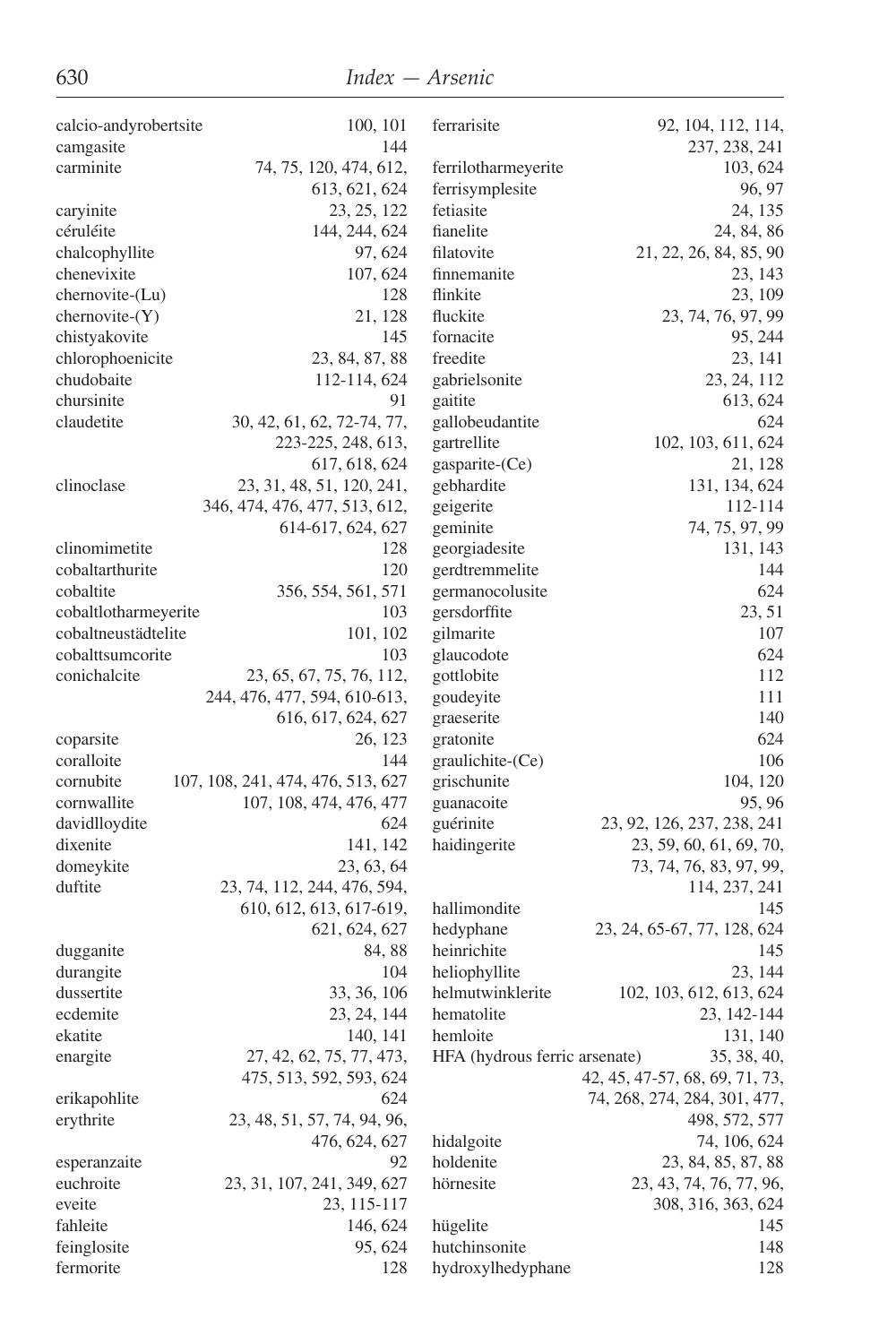| hydroxymimite              | 243                                | mahnertite            | 100                               |
|----------------------------|------------------------------------|-----------------------|-----------------------------------|
| ianbruceite                | 624                                | manganarsite          | 23, 146                           |
| irhtemite                  | 145                                | manganberzeliite      | 23, 77, 85, 104                   |
| jamesite                   | 115, 624                           | manganohörnesite      | 23,96                             |
| jarosewichite              | 23,88                              | manganlotharmeyerite  | 24, 102, 103                      |
| johillerite                | 26, 122, 613, 624                  | mansfieldite          | 75, 104, 364, 476, 627            |
| johnbaumite                | 23, 128, 237, 238, 241             | mapimite              | 109                               |
| juabite                    | 123                                | mawbyite              | 103, 624                          |
| juanitaite                 | 145                                | maxwellite            | 104, 106                          |
| kaatialaite                | 48, 49, 52, 53, 72-74, 88, 93, 104 | mcgovernite           | 23, 133, 143, 144                 |
| kahlerite                  | 145                                | mcnearite             | 146                               |
| kamitugaite                | 145                                | medenbachite          | 101, 102                          |
| kemmlitzite                | 106, 298                           | metaheinrichite       | 145                               |
| kaňkite                    | 33, 35, 45, 47-50, 52-54,          | metakahlerite         | 145                               |
|                            | 71, 73-75, 229, 239, 242,          | metakirchheimerite    | 145                               |
|                            | 355, 474, 476, 477, 489, 492,      | metaköttigite         | 96                                |
|                            | 493, 519, 567, 571                 | metalodevite          | 23, 145                           |
| keyite                     | 118, 611-613, 624                  | metanováčekite        | 145                               |
| klajite                    | 112, 114                           | metarauchite          | 145                               |
| köttigite                  | 23, 73-76, 96, 243, 346,           | metauranospinite      | 145                               |
|                            | 474, 476, 612, 613, 620, 624, 627  | metazeunerite         | 23, 75, 145, 624                  |
| kolfanite                  | 146                                | miguelromeroite       | 115, 116                          |
| kolicite                   | 23, 84, 85, 88                     | mimetite              | 23, 62, 65, 66, 74-77, 127, 128,  |
| kolitschite                | 106, 107                           |                       | 237, 243, 474, 476, 594,          |
| koritnigite                | 31, 97, 99, 613, 624               |                       | 610-613, 617-619, 621, 624, 627   |
| koutekite                  | 23, 63, 64                         | mixite                | 74, 104, 110, 111, 624            |
| kraisslite                 | 23, 133, 143, 144                  | molybdofornacite      | 611, 624                          |
| krautite                   | 31, 61, 83, 97, 99, 112            | morelandite           | 127, 128                          |
| kuznetsovite               | 80, 91                             | nabiasite             | 24, 104, 111                      |
| lammerite                  | 26, 65, 67, 75, 104, 124,          | nanlingite            | 142                               |
|                            | 242, 612, 614, 616, 624, 627       | natropharmacosiderite | 109                               |
| laphamite                  | 28-30                              | nealite               | 136                               |
| lavendulan                 | 65, 67, 75, 83, 100, 101,          | nelenite              | 23, 142                           |
|                            | 476, 477, 613, 624                 | neustädtelite         | 101, 102                          |
| lazarenkoite               | 146                                | nickelaustinite       | 112                               |
| legrandite                 | 23, 65-67, 116, 243,               | nickeline             | 23, 30, 51, 63, 64, 554, 561      |
|                            | 610-612, 620, 624, 627             | nickellotharmeyerite  | 103                               |
| leiteite                   | 133, 136, 613, 620, 624            | nickelschneebergite   | 103                               |
| lemanskiite                | 75, 100, 476                       | nickeltalmessite      | 94                                |
| leogangite                 | 85, 104, 116                       | nickenichite          | 26, 122                           |
| lindackerite               | 75, 112-114                        | nováčekite            | 145                               |
| liroconite                 | 23, 118                            | nyholmite             | 115                               |
| liskeardite                | 146                                | o'danielite           | 122, 123, 613, 624                |
| löllingite                 | 3, 22, 23, 33-36, 46, 48,          | ogdensburgite         | 23, 146                           |
|                            | 49, 51, 52, 53, 63, 64, 74, 75,    | ojuelaite             | 23, 39, 44, 65, 120, 311, 624     |
|                            | 142, 246, 282, 297, 298, 353       | olivenite             | 65, 67, 75-77, 116-118, 241,      |
| lotharmeyerite             | 102, 103, 476                      |                       | 474, 476, 477, 594, 610-617,      |
| ludlockite                 | 38, 42, 133, 136, 594, 613, 624    |                       | 619, 624, 627                     |
| luetheite                  | 107                                | ondrušite             | 75, 112, 114                      |
| lukrahnite                 | 102, 103, 624                      | orpiment              | 1, 23, 26-30, 43, 52, 76-78,      |
| luzonite                   | 473, 475, 624                      |                       | 147, 246, 248, 271, 272, 274,     |
| machatschkiite             | 127                                |                       | 280-282, 297, 298, 305, 307, 362, |
| maghrebite                 | 95                                 |                       | 363, 473-475, 477, 478, 491, 508  |
| magnesium-chlorophoenicite | 23,88                              | orthowalpurgite       | 145                               |
| mangussonite               | 23, 24, 141, 142                   | paganoite             | 111                               |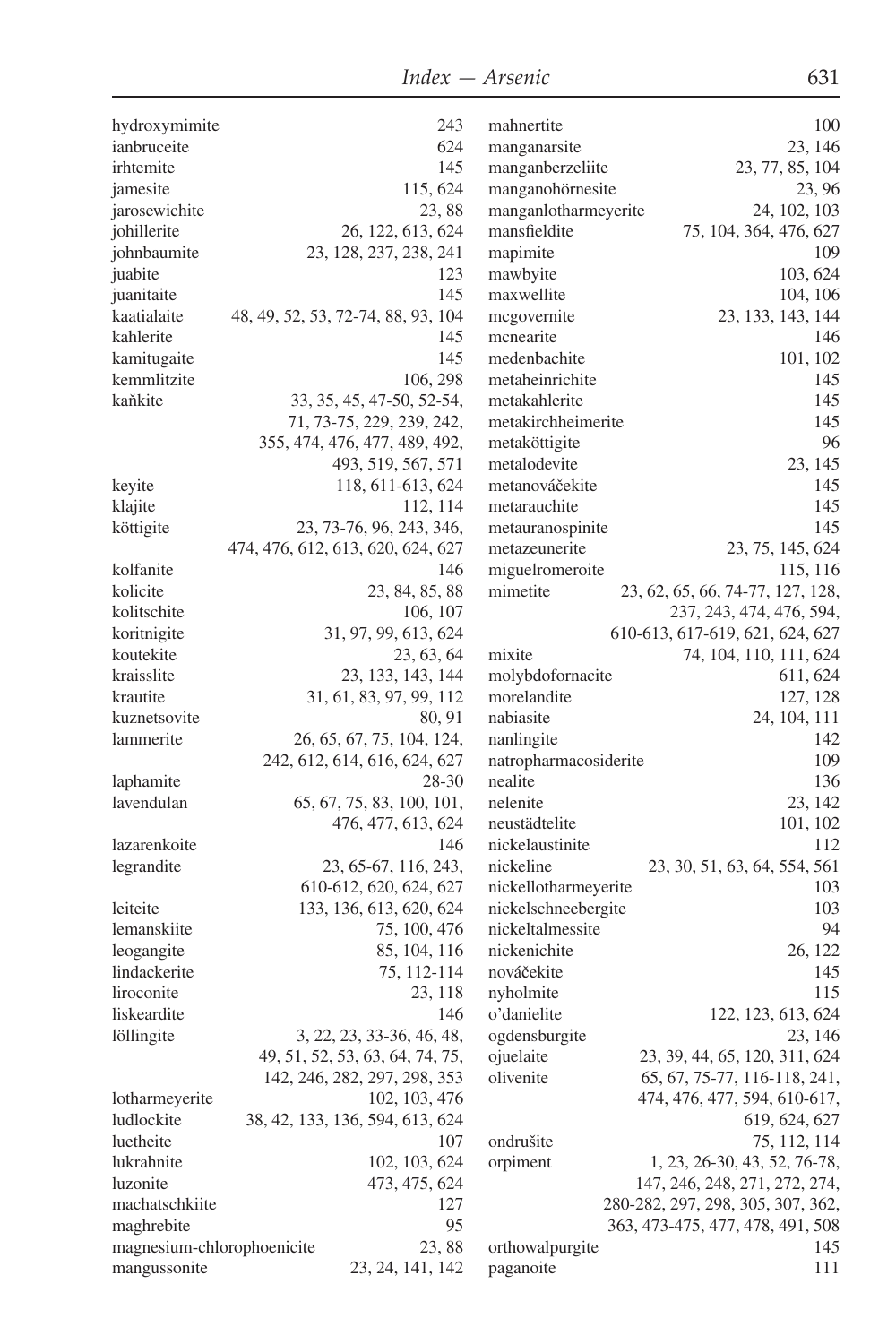| parabrandtite               | 23, 94                          | sarkinite                      | 23, 24, 115                       |
|-----------------------------|---------------------------------|--------------------------------|-----------------------------------|
| paradamite                  | 115, 118, 613, 624              | sarmientite                    | 48, 50, 52, 54, 56, 68, 146       |
| pararammelsbergite          | 23                              | sartorite                      | 78, 148                           |
| pararealgar                 | 28, 30                          | schallerite                    | 23, 24, 131, 136, 142             |
| parascorodite               | 45, 48, 50, 52, 54,             | schlegelite                    | 130                               |
|                             | 55, 73, 75, 104, 239, 242       | schneebergite                  | 103                               |
| parasymplesite              | 23, 74, 96                      | schneiderhöhnite               | 134, 594, 624                     |
| parnauite                   | 146, 476, 477, 624              | schultenite                    | 33, 36, 37, 39, 43, 44, 62,       |
| parwellite                  | 23, 104, 124                    |                                | 97, 99, 240, 243, 363, 613,       |
| paulmooreite                | 23, 133, 135                    |                                | 618, 619, 624, 627                |
| petewilliamsite             | 84, 86                          | scorodite                      | 20, 22, 23, 26, 33-45,            |
| pharmacolite                | 23, 26, 48, 51, 56,             |                                | 47-57, 59, 60, 62, 65, 66,        |
|                             | 57, 59, 60, 61, 69, 70, 73, 74, |                                | 68, 69, 71, 73-75, 104, 218,      |
|                             | 76, 77, 83, 97, 99, 237,        |                                | 228-232, 268-270, 272, 274,       |
|                             | 241, 476, 477                   |                                | 282, 284, 292, 311, 317, 328,     |
| pharmacosiderite            | 23, 26, 33-36, 38, 40,          |                                | 355-357, 466, 474, 476-479,       |
|                             | 41, 49-51, 56, 68, 73, 74,      |                                | 483, 487, 489, 491, 492, 494-498, |
|                             | 104, 109, 110, 474, 476, 477,   |                                | 508, 515, 517-519, 546, 567,      |
|                             | 489, 494, 495, 572, 573, 624    |                                | 571-574, 612, 613, 617, 618,      |
| phaunouxite                 | 43, 125, 309                    |                                | 621, 624, 627                     |
| philipsbornite              | 75, 106, 624                    | seelite                        | 145, 476                          |
| philipsburgite              | 84, 85, 88                      | segnitite                      | 36, 74-76, 106, 624               |
| picropharmacolite           | 23, 48, 70, 73, 74,             | seligmannite                   | 23, 624                           |
|                             | 75, 80, 92, 145, 476, 477       | sewardite                      | 120, 624                          |
| pitticite                   | 53, 146, 477                    | shubnikovite                   | 100                               |
| plumboagardite              | 111                             | skutterudite                   | 23, 75, 300, 354                  |
| pradetite                   | 112, 114                        | slavkovite                     | 75, 112, 114                      |
|                             | 128                             | smolianinovite                 | 146                               |
| preisingerite<br>prosperite | 115, 613, 624                   | sodium-uranospinite            | 145                               |
| pushcharovskite             | 97, 99, 114                     | stenhuggarite                  | 23, 131, 133, 135                 |
| radovanite                  |                                 |                                |                                   |
|                             | 131, 138<br>23                  | sterlinghillite<br>stranskiite | 23, 146                           |
| rammelsbergite              | 103                             | strashimirite                  | 118, 612, 613, 624                |
| rappoldite                  |                                 |                                | 75, 77, 146, 476, 477             |
| rauenthalite                | 125                             | svabite                        | 23, 24, 128, 241                  |
| realgar                     | 3, 23, 26-30, 43, 50, 52,       | švenekite                      | 126                               |
|                             | 77, 78, 147, 246, 248,          | symplesite                     | 96, 97, 239, 242, 474, 476        |
|                             | 280, 282, 296, 297, 305, 307,   | synadelphite                   | 23, 131, 138                      |
|                             | 352, 357, 362, 473-475, 477,    | talmessite                     | 74, 76, 77, 94                    |
|                             | 491, 549, 624                   | tennantite                     | 23, 57, 74, 75, 77, 473,          |
| reinerite                   | 133, 138, 594, 624              |                                | 477, 554, 592, 593, 595, 621, 624 |
| renierite                   | 592, 624                        | tetrahedrite                   | 537, 554                          |
| retzian                     | 23, 109                         | tetrarooseveltite              | 129                               |
| richelsdorfite              | 100                             | theisite                       | 85, 146                           |
| rollandite                  | 104, 107, 242                   | theoparacelsite                | 84, 86                            |
| rooseveltite                | 128, 627                        | thometzekite                   | 103, 624                          |
| roselite                    | 94                              | tilasite                       | 23, 24, 25, 104-106               |
| roselite-beta               | 624                             | tillmannsite                   | 92                                |
| rösslerite                  | 73, 74, 76, 92, 240, 242        | tiragalloite                   | 24                                |
| rouseite                    | 23, 146                         | tomichite                      | 140                               |
| rruffite                    | 75, 94                          | tooeleite                      | 48, 50, 52, 54, 68, 69, 136,      |
| sabelliite                  | 81, 84, 85, 89                  |                                | 283, 293, 357, 476                |
| sahlinite                   | 23, 130                         | trigonite                      | 23, 131, 136, 140                 |
| safflorite                  | 23, 51, 300, 305, 359           | trippkeite                     | 133, 136                          |
| sailaufite                  | 102, 103                        | trögerite                      | 145                               |
| sainfieldite                | 38, 41, 74, 76, 115, 116        | tsumcorite                     | 67, 75, 102, 103, 624             |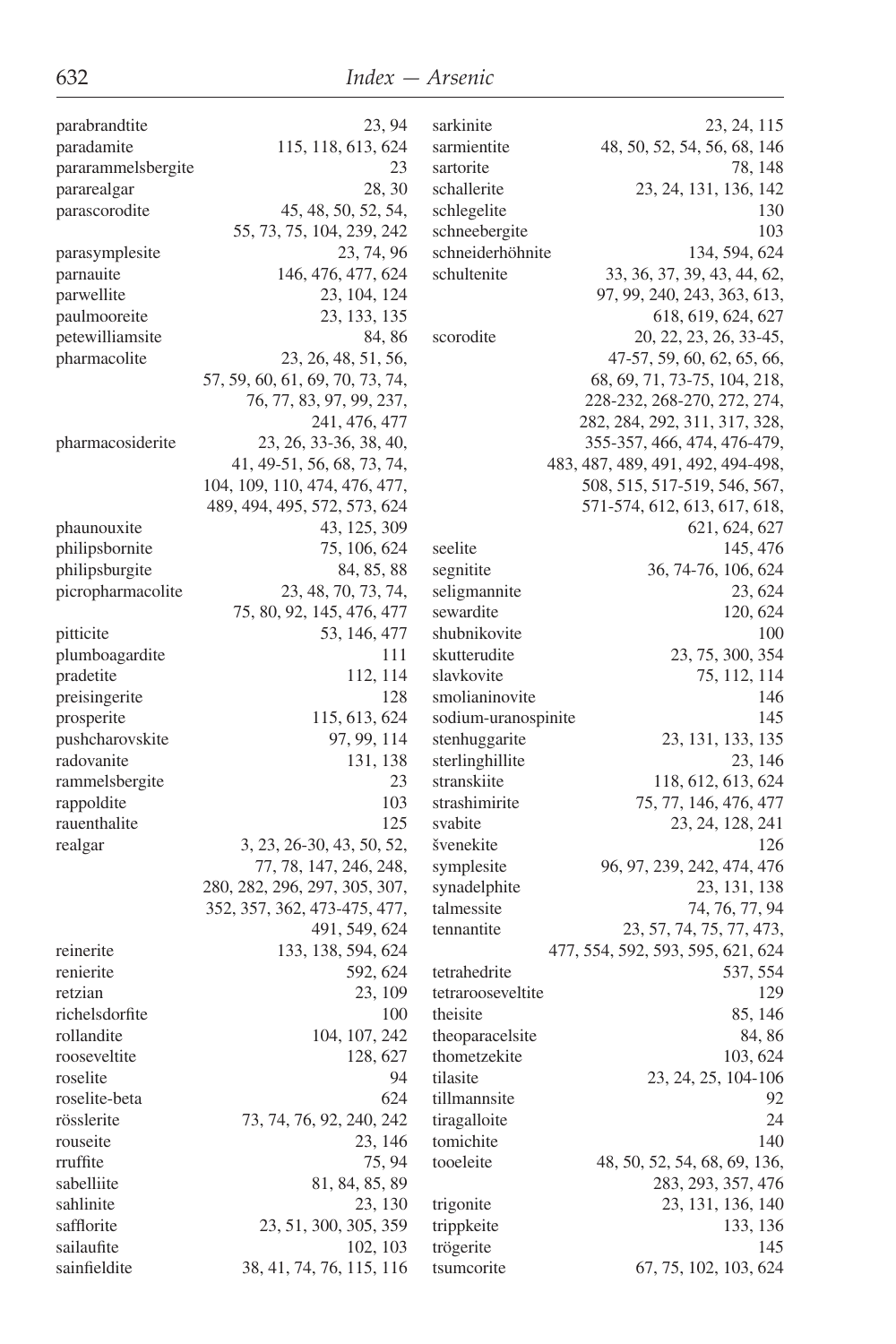| turneaureite    | 23, 128                          |
|-----------------|----------------------------------|
| turtmannite     | 24, 133, 143, 144                |
| tyrolite        | 103, 104, 476, 477               |
| uramarsite      | 145                              |
| uranospinite    | 145, 476                         |
| urusovite       | 84, 90                           |
| vajdakite       | 73, 75, 135                      |
| veselovskýite   | 75, 112, 114                     |
| villyaellenite  | 23, 74, 76, 115, 116             |
| vladimirite     | 146                              |
| walentaite      | 146                              |
| wallkilldellite | 23, 147                          |
| walpurgite      | 145                              |
| warikahnite     | 84, 87, 612, 613, 624            |
| weilerite       | 106                              |
| weilite         | 44, 48, 51, 57, 59, 60, 61,      |
|                 | 69, 70, 73, 74, 127,             |
|                 | 237, 241, 308, 476               |
| wendwilsonite   | 23.94                            |
| wilhelmkleinite | 104, 125, 624                    |
| xanthiosite     | 85, 104, 120                     |
| yanomamite      | 22, 104                          |
| yukonite        | 23, 48, 50, 51, 55, 56,          |
|                 | 68, 76, 77, 147, 274, 284,       |
|                 | 356, 476, 540, 542, 549, 572-574 |
| yvonite         | 97, 99                           |
| zálesíite       | 111                              |
| zeunerite       | 145, 474, 476                    |
| zimbabweite     | 136, 141                         |
| zincgartrellite | 102, 103                         |
| zincolivenite   | 118                              |
| zincroselite    | 94, 624                          |
| zýkaite         | 48, 50, 52, 54, 56, 68,          |
|                 | 70, 71, 74, 147, 476, 489, 492   |

## Arsenic-bearing minerals (not essential to the structure) and other minerals

Formulae of selected minerals are listed in Chapter 2, APPENDIX 2 (p. 184).

| acanthite   | 537                         | bornite       | 592, 593                             |
|-------------|-----------------------------|---------------|--------------------------------------|
| actinolite  | 560                         | bournonite    | 537                                  |
| akaganeite  | 288                         | breithauptite | 63                                   |
| allophane   | 312                         | butlerite     | 282                                  |
| alunite     | 479                         | calcite       | 298, 299, 308, 349, 363, 479,        |
| anatase     | 203                         |               | 480, 524, 539, 554, 595, 616, 617    |
| anglesite   | 610                         | cerussite     | 594, 610, 612, 617, 619              |
| ankerite    | 554, 617                    | chabazite     | 520                                  |
| apatite     | 284, 292, 298, 299          | chalcocite    | 592, 593                             |
| aragonite   | 602, 603                    | chalcopyrite  | 477, 489, 537, 554, 592, 593         |
| azurite     | 610, 611, 614-616, 618, 619 | clinoptilite  | 520                                  |
| berthierite | 537                         | clinochlore   | 617                                  |
| biotite     | 317, 346, 556               | chlorite      | 25, 40, 198, 203, 317, 524, 537, 560 |
| birnessite  | 203, 291, 348               | coffinite     | 21                                   |
| bismuth     | 554                         | copiapite     | 50, 54, 66, 303, 561                 |
|             |                             |               |                                      |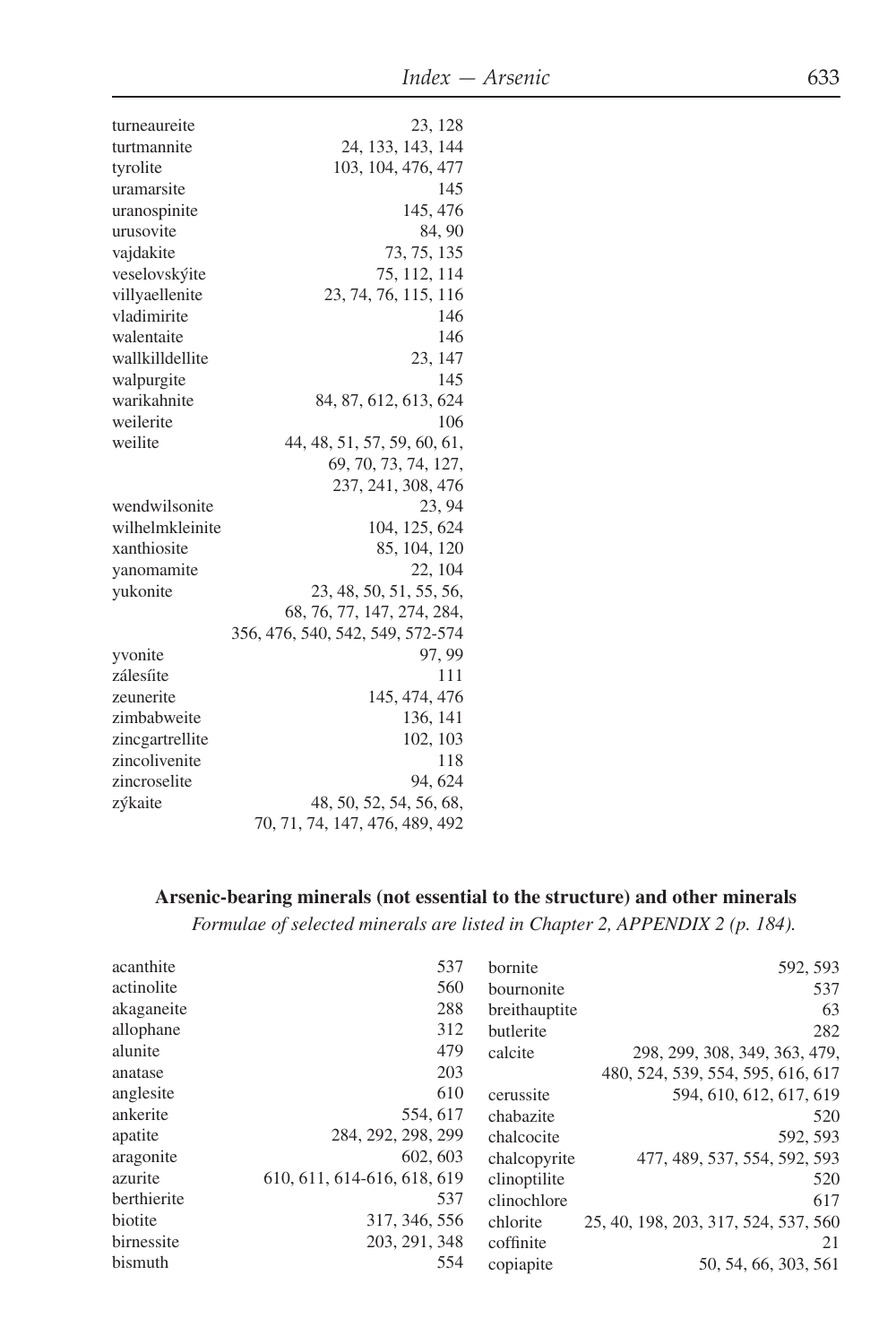| copper (native) | 594                                | HFO (hydrous ferric oxide) | 33-42, 44-52,                     |
|-----------------|------------------------------------|----------------------------|-----------------------------------|
| corkite         | 33, 36                             |                            | 54-58, 65, 66, 68, 69, 71, 73,    |
| covellite       | 592, 593                           |                            | 190, 194, 203, 299, 350, 358,     |
| crandallite     | 27, 75                             |                            | 478, 479, 489, 492, 494, 519,     |
| cryptomelane    | 203                                |                            | 521, 522, 567-579, 581            |
| cuprite         | 594                                | illite                     | 350                               |
| dietrichite     | 54                                 | jamesonite                 | 537                               |
| digenite        | 592                                | jarosite                   | 28, 31, 36, 38, 40, 45,           |
|                 |                                    |                            |                                   |
| dioptase        | 610, 611                           |                            | 47, 48-52, 54-57, 68, 69,         |
| djurleite       | 592, 593                           |                            | 71, 75, 85, 94, 106, 198-200,     |
| dolomite        | 539, 554, 592, 593, 595, 621       |                            | 292, 293, 299, 303, 312, 317,     |
| ettringite      | 286, 316, 349, 513                 |                            | 349, 352, 354, 356, 357, 359,     |
| euchroite       | 292                                |                            | 366, 477, 479, 520, 561, 562,     |
| ferrihydrite    | 33, 34, 39, 43, 48, 62, 69,        |                            | 571, 572, 574, 612                |
|                 | 197, 203, 230, 274, 284,           | illite                     | 198, 203, 524                     |
|                 | 288-291, 293-295, 312, 313,        | kaolinite                  | 198, 203, 288, 346, 524, 578      |
|                 | 315, 316, 346, 351, 352,           | lepidocrocite              | 197, 288, 289, 291, 294,          |
|                 | 355-358, 399, 401, 466, 479,       |                            | 301, 347, 351                     |
|                 | 487, 489, 491, 494, 496, 498,      | mackinawite                | 292, 349, 352, 359                |
|                 | 515, 519, 567, 571, 572, 578       | maghemite                  | 61, 62, 200, 289, 302, 304,       |
| fibroferrite    | 282                                |                            | 312, 355, 533, 539, 540, 541,     |
| fluorite        | 554                                |                            | 543, 544, 546                     |
| galena          | 292, 349, 474, 489, 537,           | manganite                  | 203                               |
|                 | 554, 592, 593, 595                 | magnetite                  | 197, 289, 291, 294, 298, 348, 352 |
| goethite        | 20, 31, 33-36, 38-40, 43,          | magnesite                  | 554                               |
|                 | 44, 50, 55, 75, 196, 197, 199-201, | malachite                  | 594, 610, 617, 619                |
|                 |                                    |                            | 27, 69, 72, 74, 75, 147,          |
|                 | 203, 230, 248, 288, 289, 291, 293, | marcasite                  |                                   |
|                 | 295, 301, 303, 311-313, 347, 351,  |                            | 281, 282, 297, 473, 499, 537      |
|                 | 356, 364, 466, 477-479, 508, 515,  | mica                       | 288                               |
|                 | 519, 520, 549, 561, 562, 567, 571, | Mn oxides                  | 42, 77, 203, 291, 306,            |
|                 | 572, 612, 617, 618                 |                            | 348, 350, 354, 361, 380, 381, 401 |
| gibbsite        | 39, 44, 136, 199, 288, 307,        | molybdenite                | 554                               |
|                 | 311, 312, 315, 317, 346,           | montmorillonite            | 198, 203, 288, 524                |
|                 | 366, 574, 578                      | mottramite                 | 610                               |
| green rust      | 203, 204, 289, 290, 291, 294,      | muscovite                  | 537                               |
|                 | 295, 305, 348, 351, 352            | nontronite                 | 328                               |
| greigite        | 305, 359                           | pyrite                     | 3, 4, 17, 21, 25, 27, 28, 33,     |
| gudmundite      | 537                                |                            | 38, 40, 41, 46-52, 54, 61-64,     |
| gypsum          | 199, 308, 349, 363, 479, 498,      |                            | 69-75, 147, 265, 281, 282,        |
|                 | 513-515, 561                       |                            | 292, 295, 297, 300-303, 305-307,  |
| halloysite      | 198, 203                           |                            | 312, 349, 353-355, 357, 359,      |
| hausmannite     | 203                                |                            | 360, 362, 366, 422, 473-475,      |
| hematite        | 288, 291, 298, 299, 302, 312,      |                            | 480, 482, 483, 486, 489, 492,     |
|                 | 348, 477, 479, 492, 533,           |                            | 494-496, 498, 499, 513, 521,      |
|                 | 539-541, 543, 546                  |                            | 537-539, 542, 554, 559, 561-564,  |
| hemimorphite    | 240                                |                            | 567, 574, 576, 577, 578,          |
|                 |                                    |                            |                                   |
| hexahydrite     | 561                                |                            | 581, 592, 617                     |
| hornblende      | 556                                | pyrolusite                 | 203, 399                          |
| hydrozincite    | 240                                | pyromorphite               | 243                               |
| hematite        | 24, 26, 33-36, 40, 59, 61, 62,     | pyrrhotite                 | 47-52, 54, 63, 66, 69,            |
|                 | 70, 118, 194, 197, 299,            |                            | 71, 72, 537, 554                  |
|                 | 304, 487, 495, 540                 | quartz                     | 297, 474, 537, 554, 555, 595      |